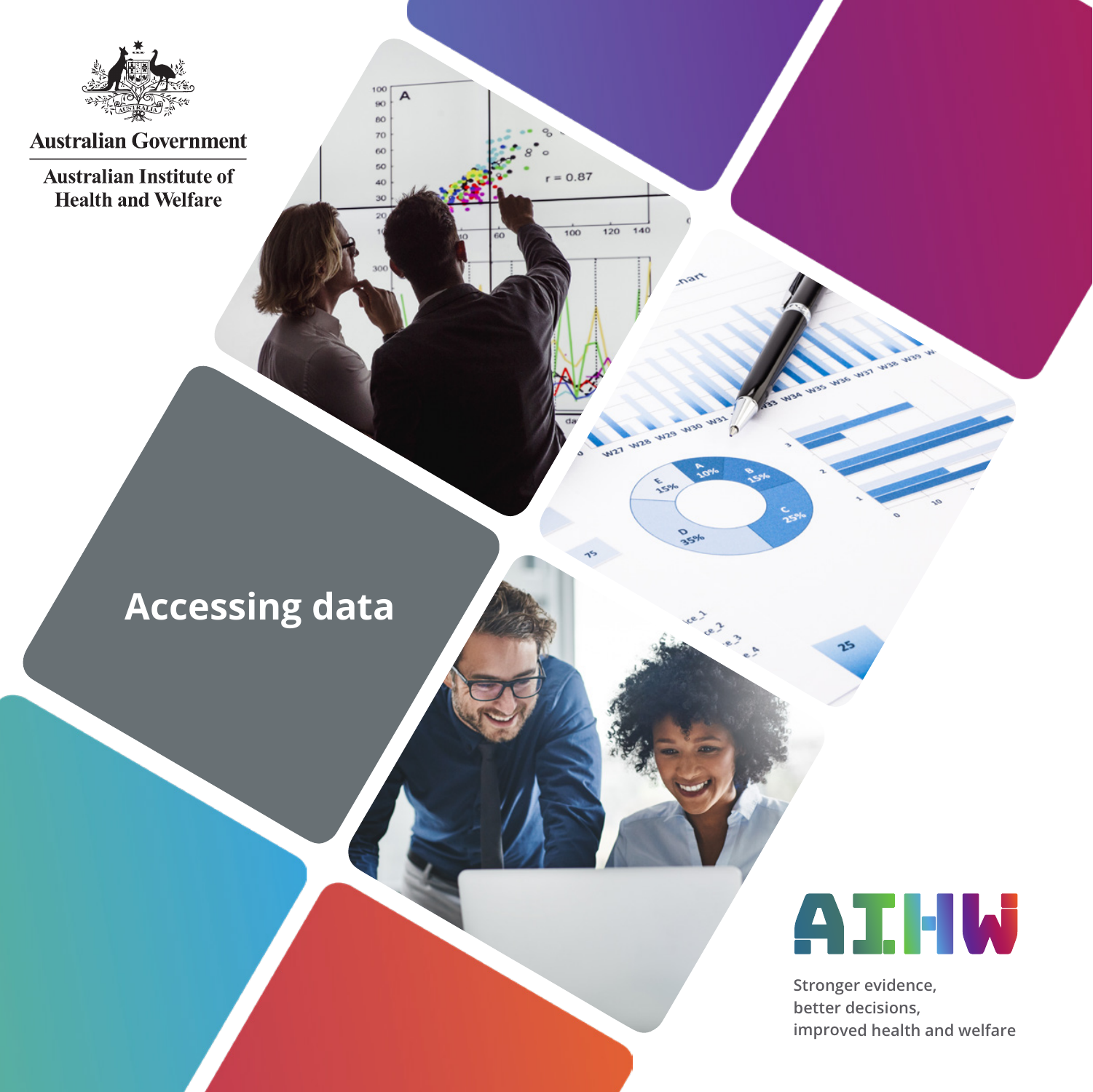### **What we do**

The AIHW is an independent Australian government agency with more than 30 years of experience working with health and welfare data.

#### Our role is to:

- collect and manage data on health and welfare issues, including from state, territory and federal government agencies
- analyse and turn data into useful information and reports to support better policy and service delivery decisions
- make data available to state, territory and federal government agencies, universities, research centres, and non-government organisations.

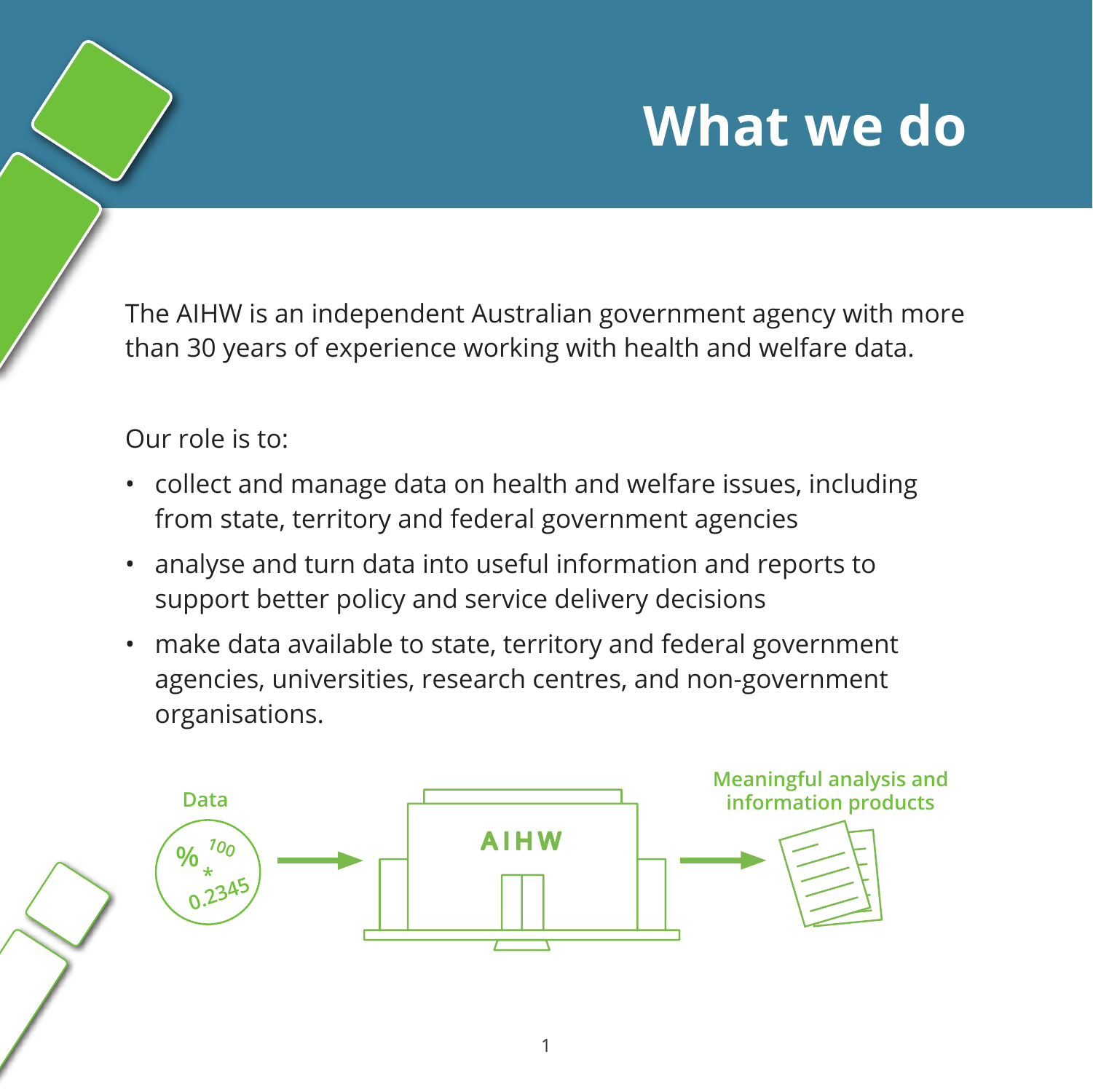## **Our data holdings**

Our health and welfare data holdings are substantial, including more than 150 datasets.



These essential statistical assets cover fields as diverse as housing assistance, homelessness, perinatal health, disability, cancer, hospitals and hospital activity, alcohol and other drugs, and mortality.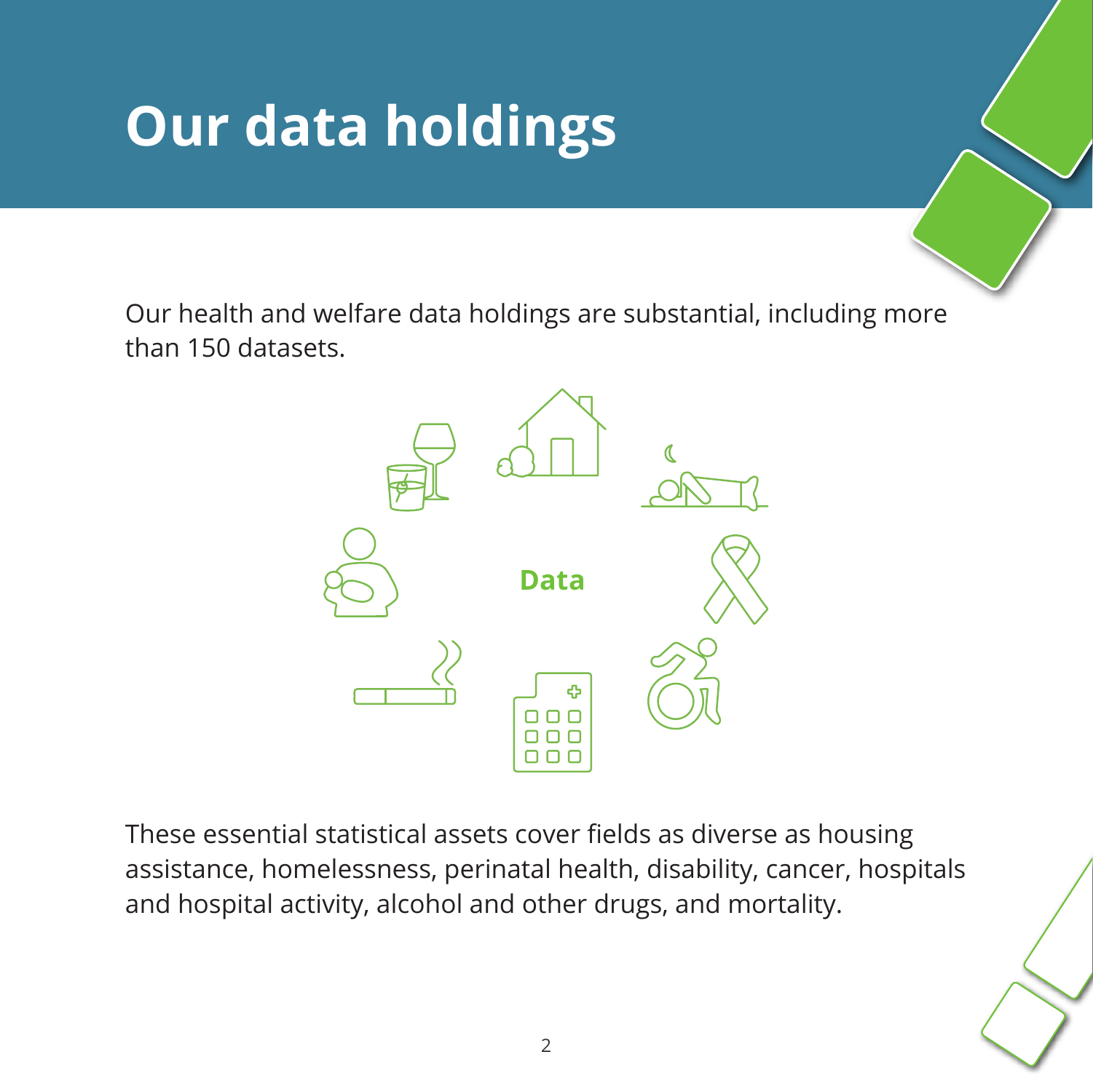### **Accessing data through the AIHW**

The AIHW has robust arrangements in place to securely and ethically manage Australia's health and welfare data holdings and has been doing so for more than 30 years.

The AIHW manages this data with respect for its sensitivity, and with privacy and confidentiality assured through legislation, accountability practices and procedures. The AIHW also manages relationships with data custodians to ensure accountability and appropriate use for the AIHW for relevant data collections.

This ensures policymakers, service providers, and researchers are able to access independent, authoritative and comprehensive data.

Our data access arrangements detail who can take what actions, with what information, and when, under what circumstances, using what methods.

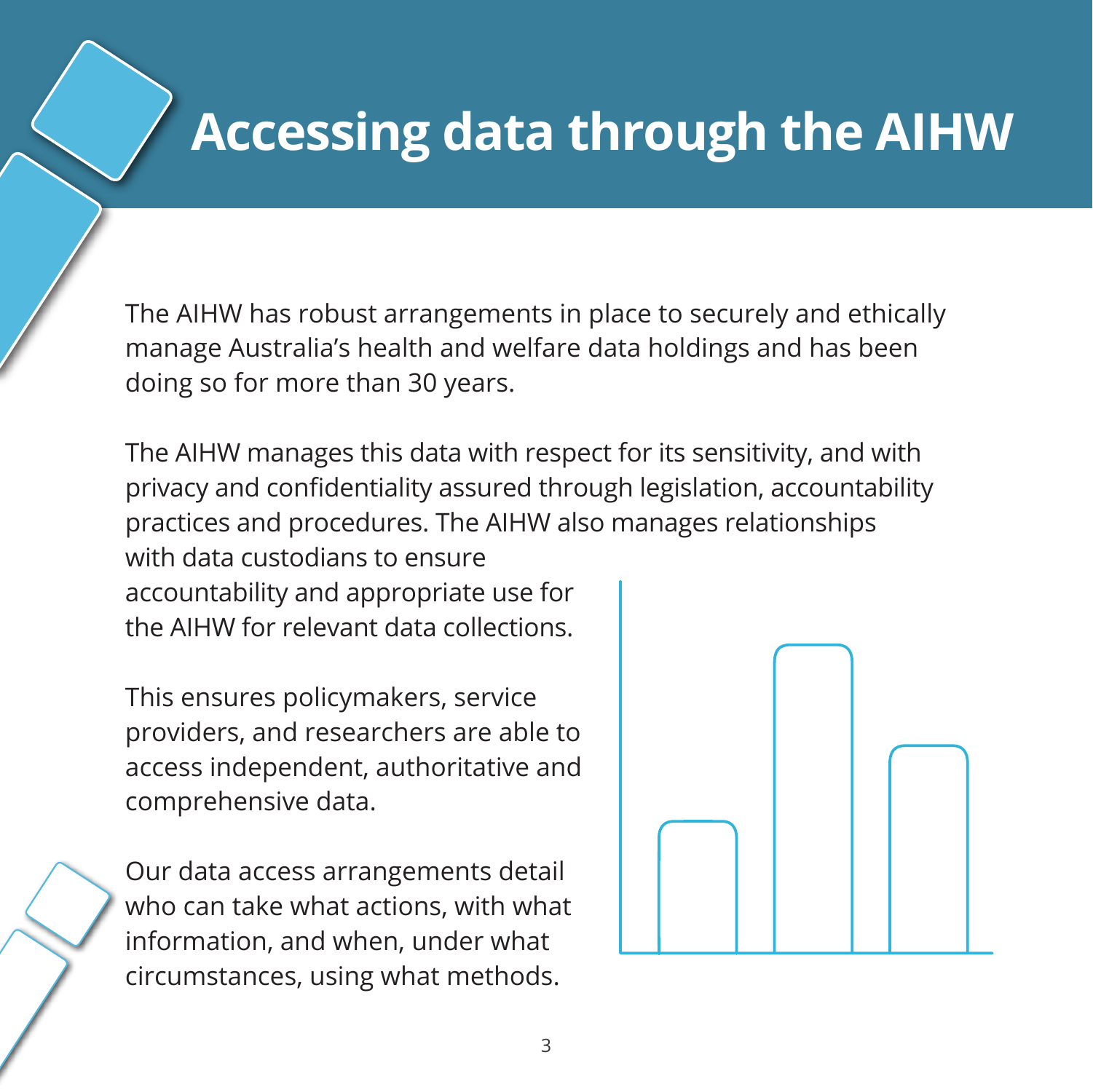# **Publicly available data**

The AIHW publishes more than 200 reports and data releases annually, covering more than 75 health and welfare topics.

In addition, requests for access to other data holdings can be made via the AIHW website:

**https://www.aihw.gov.au/about-our-data/our-data-collections**

We ensure that data privacy and confidentiality are maintained and that the requirements of the Privacy Act 1998 (Commonwealth) and the Australian Institute of Health and Welfare Act 1987 (Commonwealth) are met.



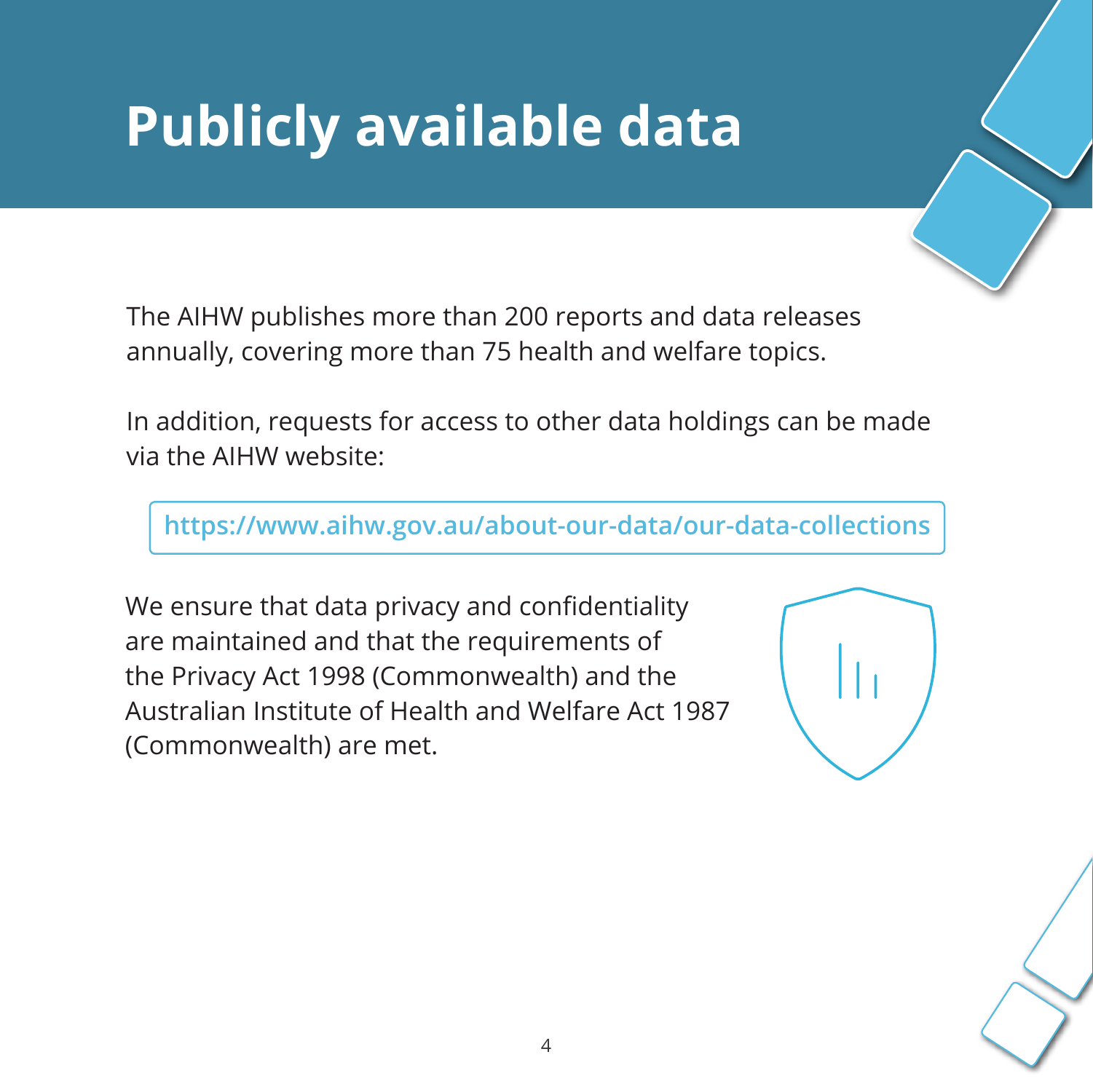### **Ad hoc data requests Data on request**

Where data is not publicly available, you may request it via our website:

**https://www.aihw.gov.au/our-services/data-on-request**

Please note:

- Some data collections cannot be made publicly available
- Access to others need special approval
- In some instances, access is available through tables prepared by the AIHW for specific requests, (for which charges may apply).



All requests for sensitive data are assessed against legislation and privacy principles and agreements with partner policy agencies, to determine if the information can be lawfully disclosed.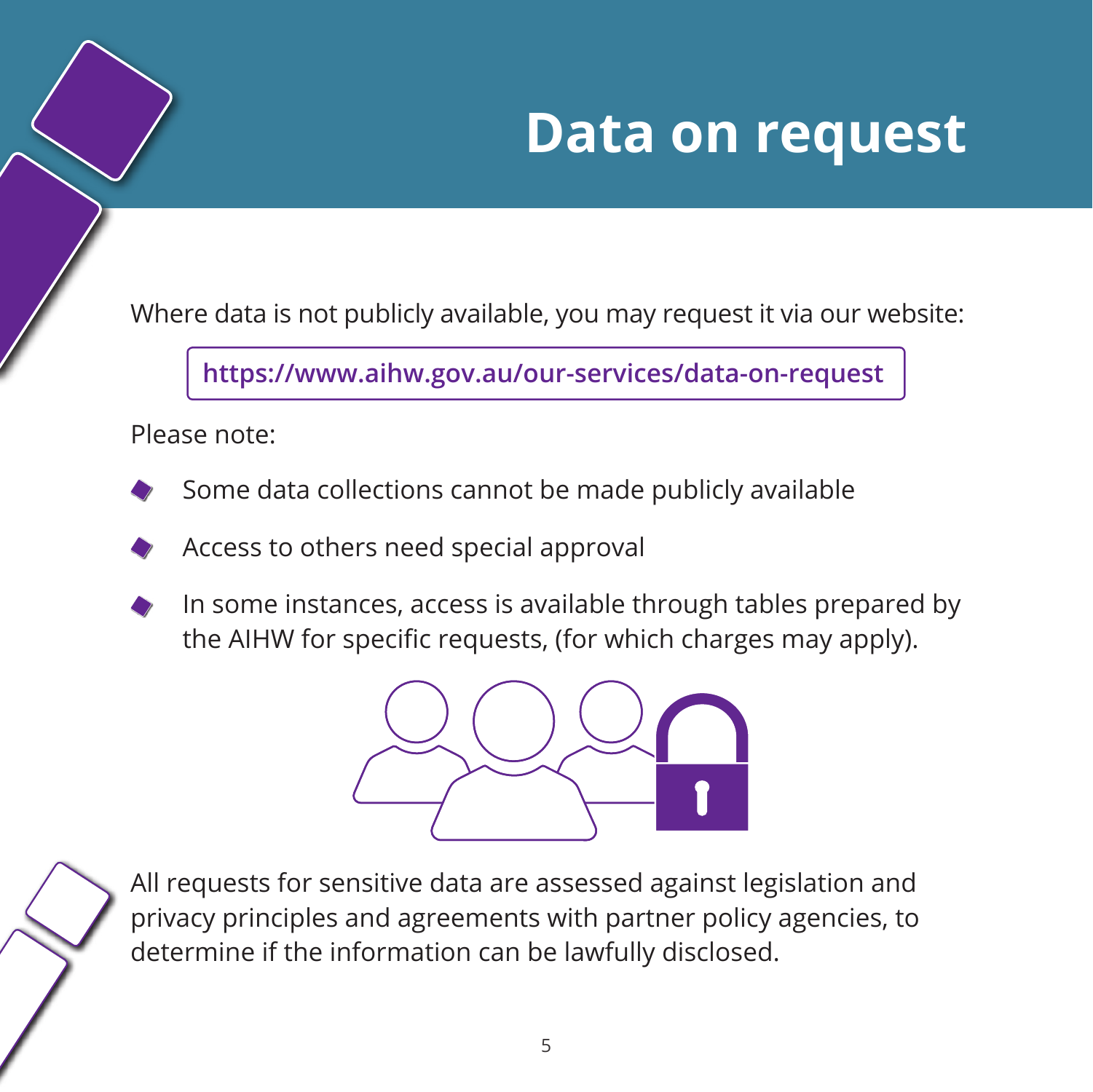## **Sharing and release of data Sharing and release of data**

There are four ways in which the AIHW manages the sharing and releasing of data.



Data are made publicly available with few or no restrictions on who may access the data and what they may do with it. For example, publishing data to a publicly accessible website sometimes referred to as open access or open data.

Data are made available by direct delivery to the user's custody. For example, the user agrees to specific conditions associated with management and use of the data before we agree to deliver



Delivered access

it to them.





Secure on-site access

Data are made available to users via remote access that has a high level of security infrastructure control and where the users' activities can be remotely supervised. For example, the AIHW Secure Remote Access Environment (SRAE) is a secure cloud based platform for storing and enabling user access to unit record data.

Data are made available to users in a managed physical location that has a higher level of security infrastructure control and where the users' activities can be personally supervised. For example, the AIHW performs data linkage through the Data Integration Services Centre (DISC), that is available to authorised, specialist staff users.

Data are released through open access and shared through the other three modes.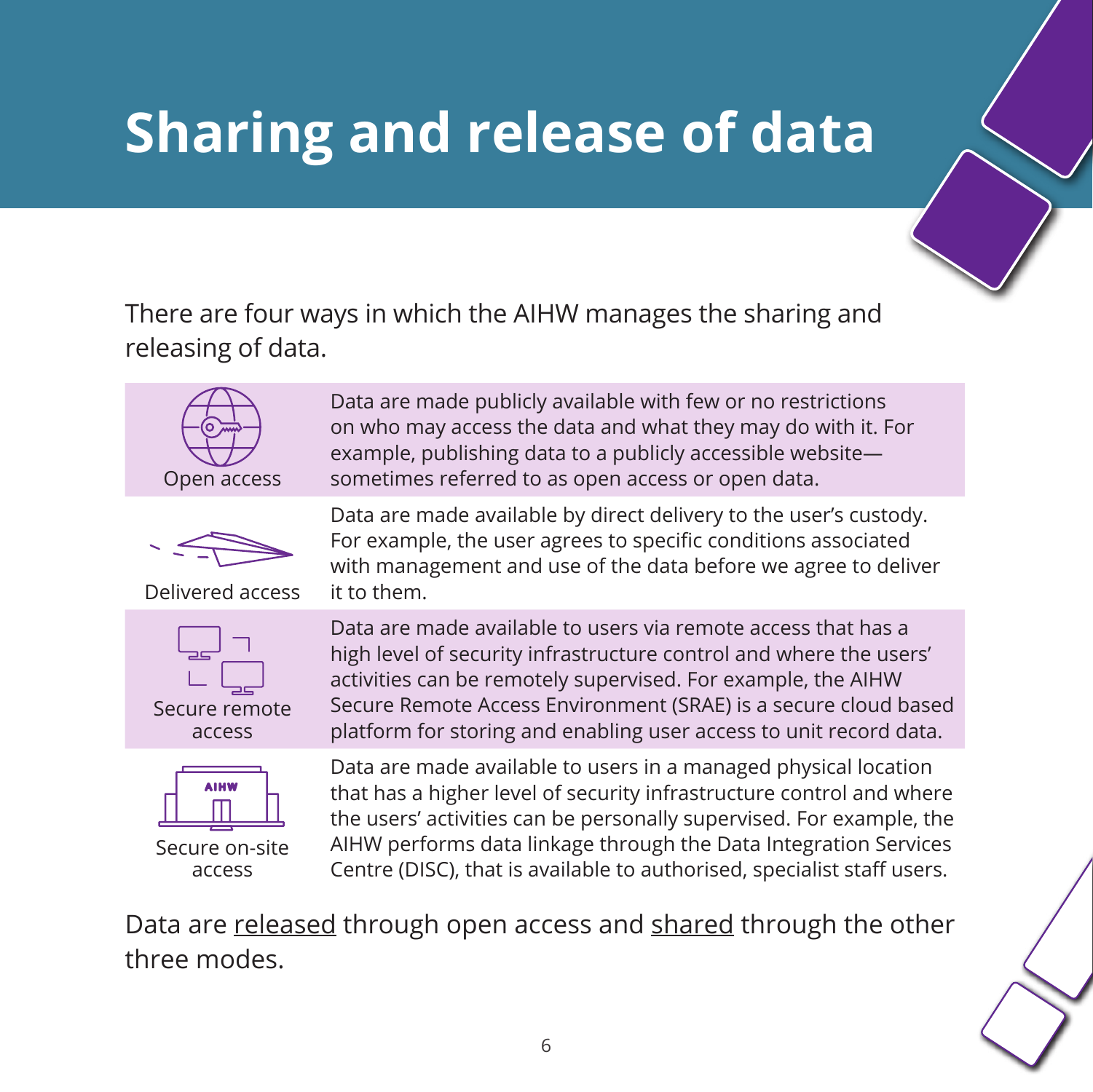# **AIHW Standards**

The Five Safes is an approach to thinking about, assessing and managing risks associated with data sharing and release.



The framework is a global standard for considering strategic, privacy, security, ethical and operational risks as part of a holistic assessment for data sharing or release.

The AIHW has embedded the five safes framework into our approach in making decisions about sharing and releasing data.





#### **What is the purpose of the project?**

Use of the data is legal, ethical and the project is expected to deliver public benefit.

#### **Who can access the data?**

Users have the knowledge, skills and incentives to act in accordance with required standards of behaviour.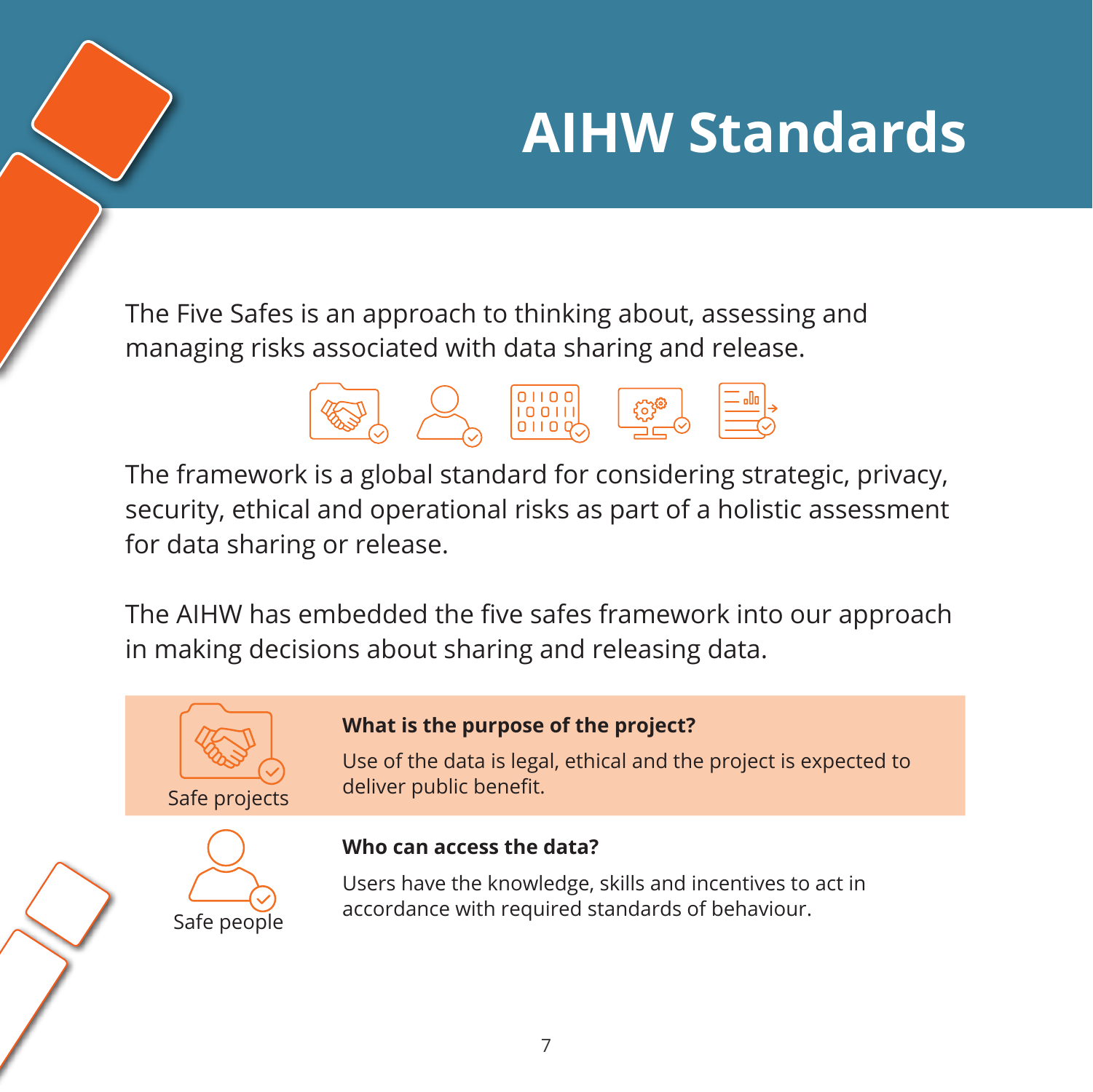### **AIHW Standards**



#### **Is the data aggregated and treated to protect privacy and confidentiality of each individual?**

Data have been treated appropriately to minimise the potential for identification of individuals or organisations. For example, replacing date of birth with age group, substituting street address with postcode.

**What controls are in place to protect the data and ensure access is only available to those who are authorised and** 



Safe settings

There are practical controls on the way the data is accessed both from a technology perspective and considering the physical environment.

| oUa |  |
|-----|--|
|     |  |

Safe output

#### **What controls are in place to ensure the outputs of the analysis are appropriate and non-disclosive?**

A final check of the statistical findings, before they are released, to minimise risk of identifying individuals or organisations. Methods used at this stage include suppressing small numbers and aggregating results.

Once a response to each of the five dimensions has been proposed, they are then considered jointly, to evaluate whether the overall arrangements are acceptable and appropriate.

**approved to access it?**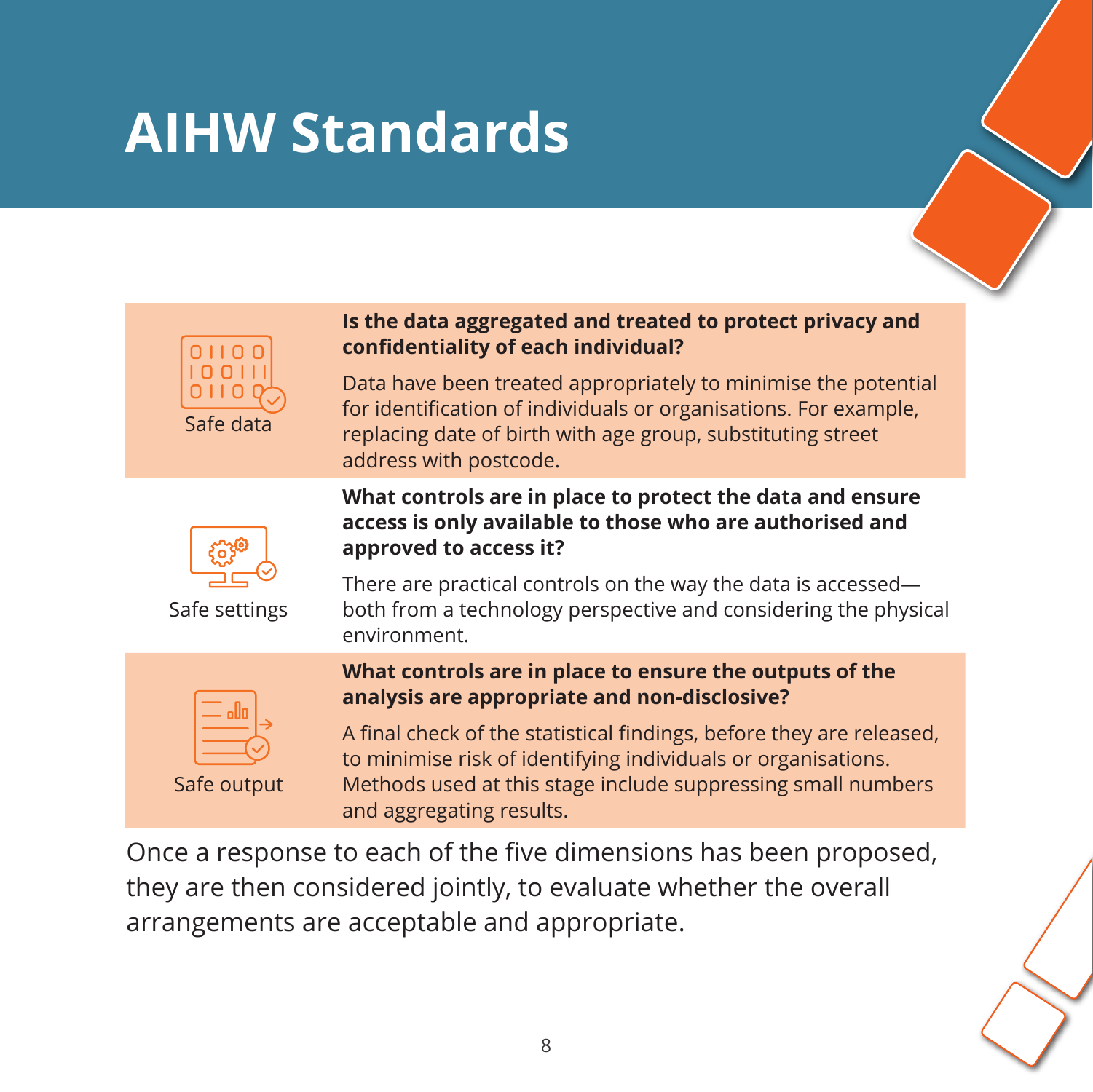### **The Open Data Agenda**

This agreement takes advantage of the insights gained from public data for research and evidence based program design, to better integrate data sharing between the different tiers of government.

For example, the AIHW is leading the development of a National Disability Data Asset to better link and share data to measure and drive better outcomes for people with disability. Five jurisdictions, the Commonwealth, NSW, South Australia, Victoria and Queensland are active partners.

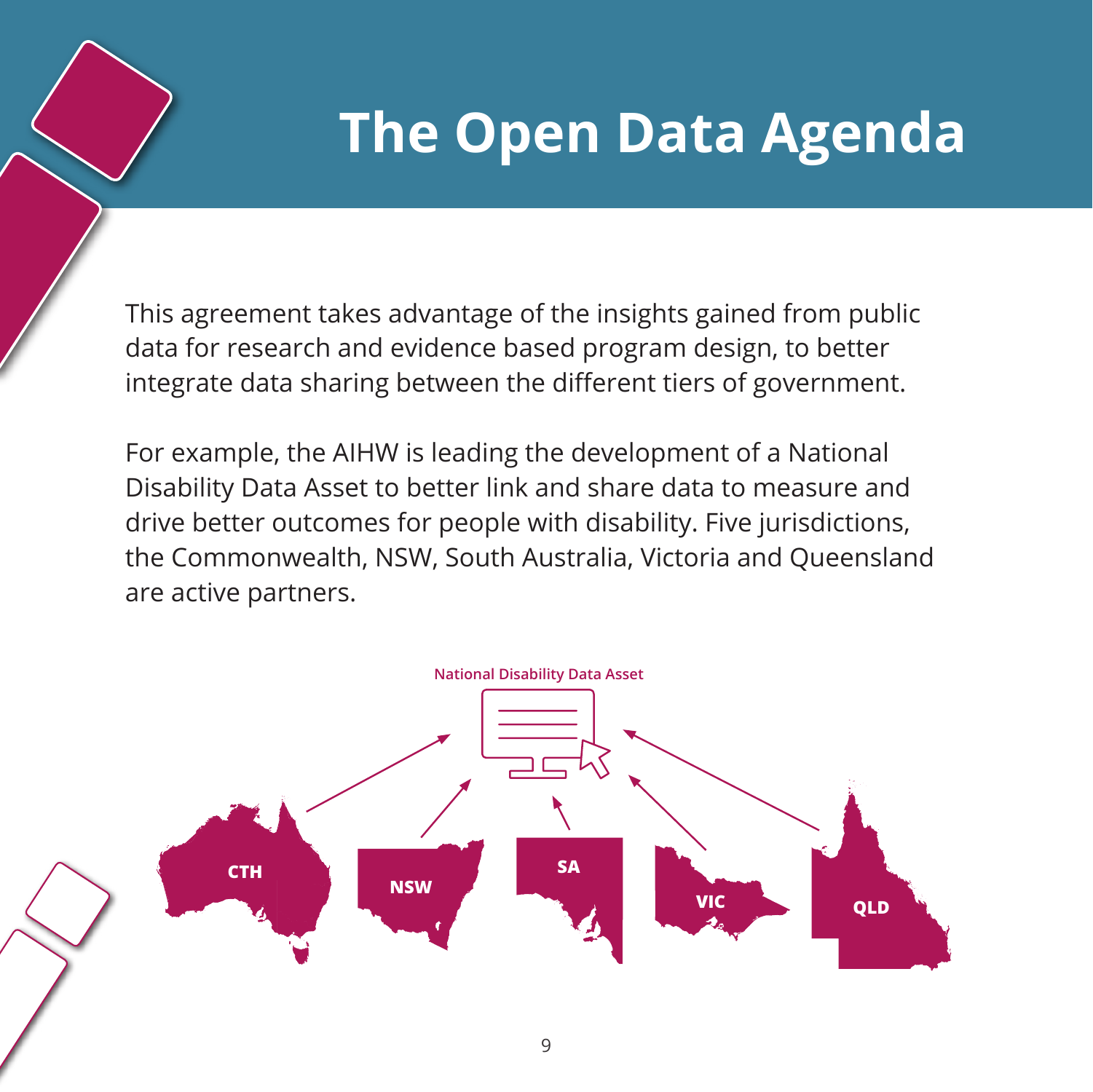# **Ethics Committee**

The AIHW Ethics Committee exists to ensure data about people is handled with respect and in line with best practice.

It comprises 12 members representing a broad cross-section of the community, including professionals experienced in providing care, researchers, and people representing the general community.



The AIHW Ethics Committee:



ensures the collection, management and release of data are ethically acceptable and respect people's privacy, confidentiality and security requirements

| the control of the control of the                                               |  |
|---------------------------------------------------------------------------------|--|
| the contract of the contract of the contract of the contract of the contract of |  |
|                                                                                 |  |

asks questions and considers the purpose of research projects and other activities to make sure work is undertaken for public benefit, with respect for privacy and general community attitudes, and so that no unnecessary data is disclosed



requires regular monitoring of the progress of projects it has approved and audits of particularly sensitive data collections.